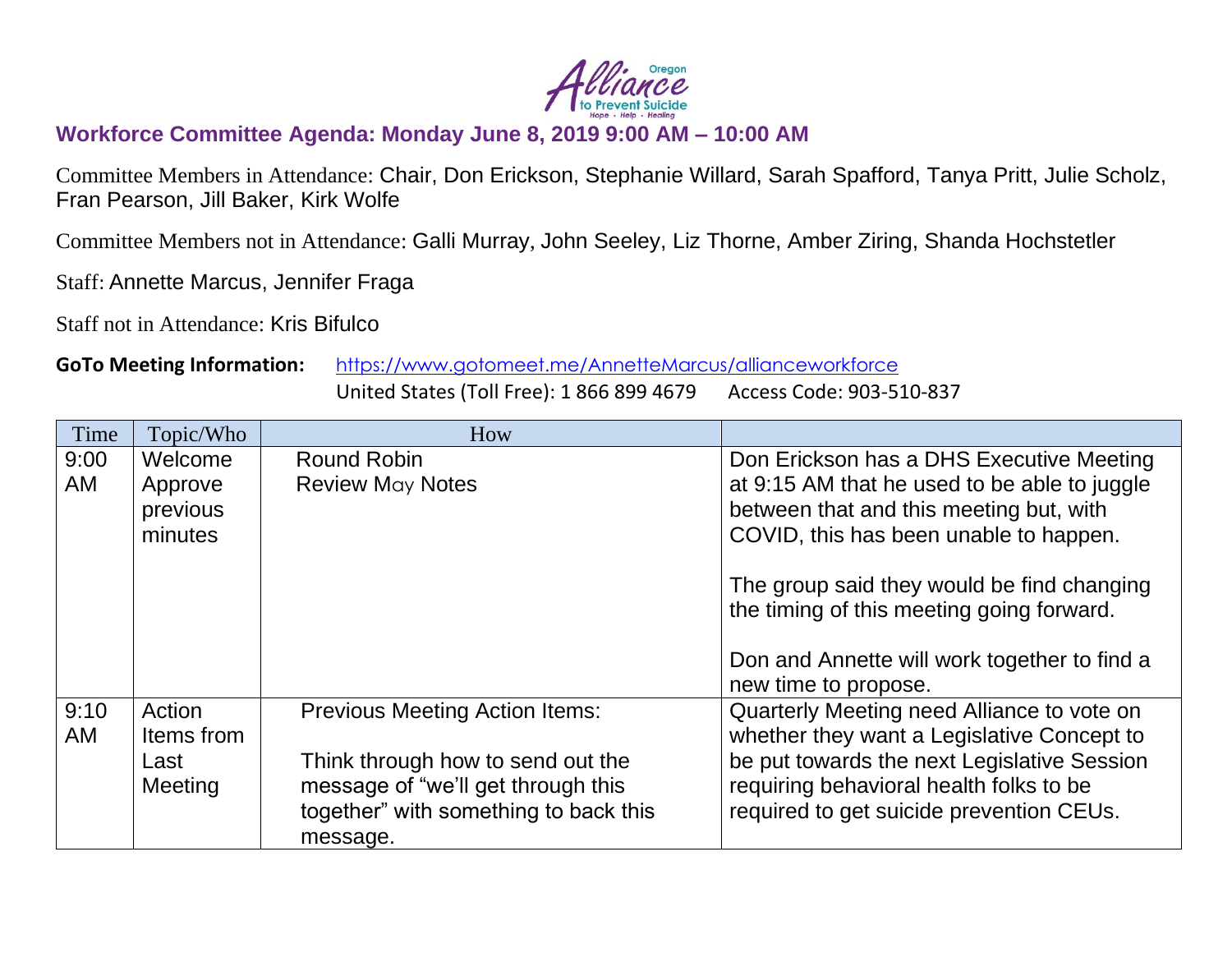

|                                               | Hope · Help · Healing |                                                 |
|-----------------------------------------------|-----------------------|-------------------------------------------------|
| Tanya suggested getting 1-2 paragraphs        |                       | Goal is to have LC to legislature by Fall of    |
| about what we want to share she can give      |                       | 2020 and to get co-sponsors for this this year. |
| this to the board so they are prepared        |                       | Annette is hoping that Julie can help her       |
| before the next meeting in June.              |                       | schedule appointments with legislators.         |
|                                               |                       | Denyc Boyles is a chair of a committee, is a    |
| Annette, Jenn, & Kris to work together to     |                       | Republican, and has been asking OHA a lot       |
| create some talking points to share with      |                       | of questions on suicide prevention. She would   |
| licensing boards for consistent messaging.    |                       | be a good strategic person to ask. Stephanie    |
| Have prepared before June Alliance            |                       | also suggested Salinas as an ally.              |
| Meetings. Will be sent to Committee for       |                       |                                                 |
| review / feedback when done.                  |                       | Annette asked if Stephanie and Julie would      |
|                                               |                       | be able to meet as a group before the next      |
| Alliance staff will work around the LC        |                       | Workforce Meeting to work on scheduling         |
| process / creation. Set-up a webinar for      |                       | appointments and on an action plan.             |
| coalitions (loop in L4L to give a face to the |                       |                                                 |
| organization) around the S-PPIP and to        |                       | <b>CEU Suicide Prevention Trainings:</b>        |
| have a discussion for how they are            |                       | Kirk asked if we could offer an Oregon          |
| supporting their communities and ideas for    |                       | Specific training that would be developed in    |
| how they are working with their small         |                       | Oregon by Oregonians. Kirk also said he         |
| businesses. Look at SB 48 & SPRC to see       |                       | thinks it would be a good idea to have Oregon   |
| if there are existing things out there.       |                       | physicians included in these trainings as this  |
|                                               |                       | has been missing from existing trainings.       |
|                                               |                       | Brought up ideas for including medication       |
|                                               |                       | trainings in these as this is a gap area in the |
|                                               |                       | behavioral health workforce. Having             |
|                                               |                       | physicians trainings by physicians would be a   |
|                                               |                       | good long-term approach for this group as       |
|                                               |                       | well.                                           |
|                                               |                       |                                                 |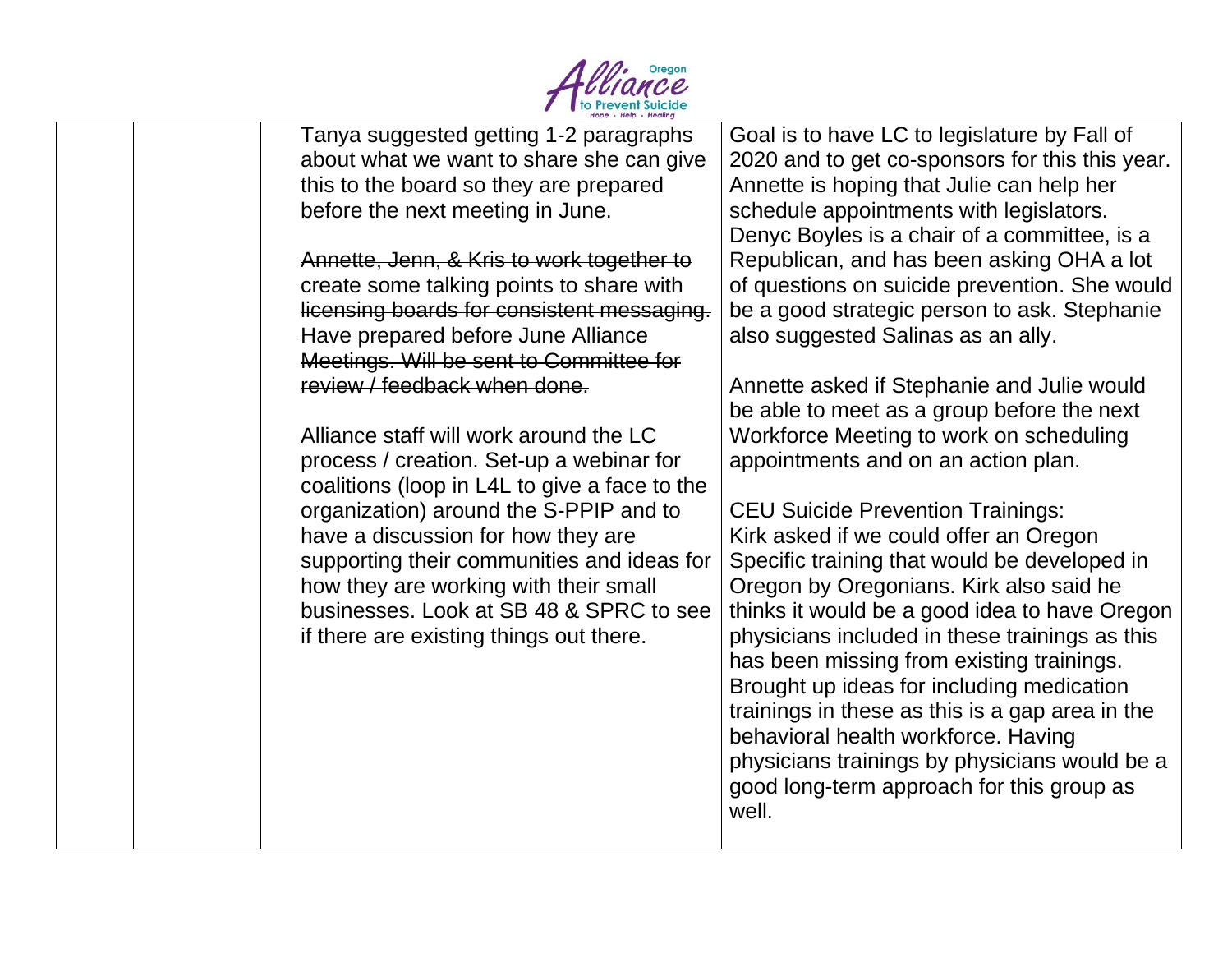

|  | Sarah suggested taking an existing training<br>and adapting the training for Oregon instead          |
|--|------------------------------------------------------------------------------------------------------|
|  | of starting from scratch.                                                                            |
|  | Julie said that OPAL is a valuable resource -                                                        |
|  | Oregon Psychiatric Access Line is a line that                                                        |
|  | answers questions for kids, adults, and                                                              |
|  | clinicians. Suggested pulling in people from<br>this to help with ideas and that this is out of      |
|  | OHSU, Julie talked about PSU's social work                                                           |
|  | and MPH program and that they may be good                                                            |
|  | allies.                                                                                              |
|  | SB 48 report on what we were able to learn                                                           |
|  | on how behavioral health taskforce is being                                                          |
|  | trained – not due until August per legislation.<br>If there is a benefit to us seeing results before |
|  | August, let Sarah know to loop back to John                                                          |
|  | S. Annette doesn't think this will be needed                                                         |
|  | before August. Jill would be happy to circulate<br>report through this group first if that would be  |
|  | helpful.                                                                                             |
|  | Stephanie shared that attending to                                                                   |
|  | resilience of the workforce. While it is                                                             |
|  | important to make sure that people are                                                               |
|  | trained in suicide prevention it is also<br>important to make sure they are well. Not                |
|  |                                                                                                      |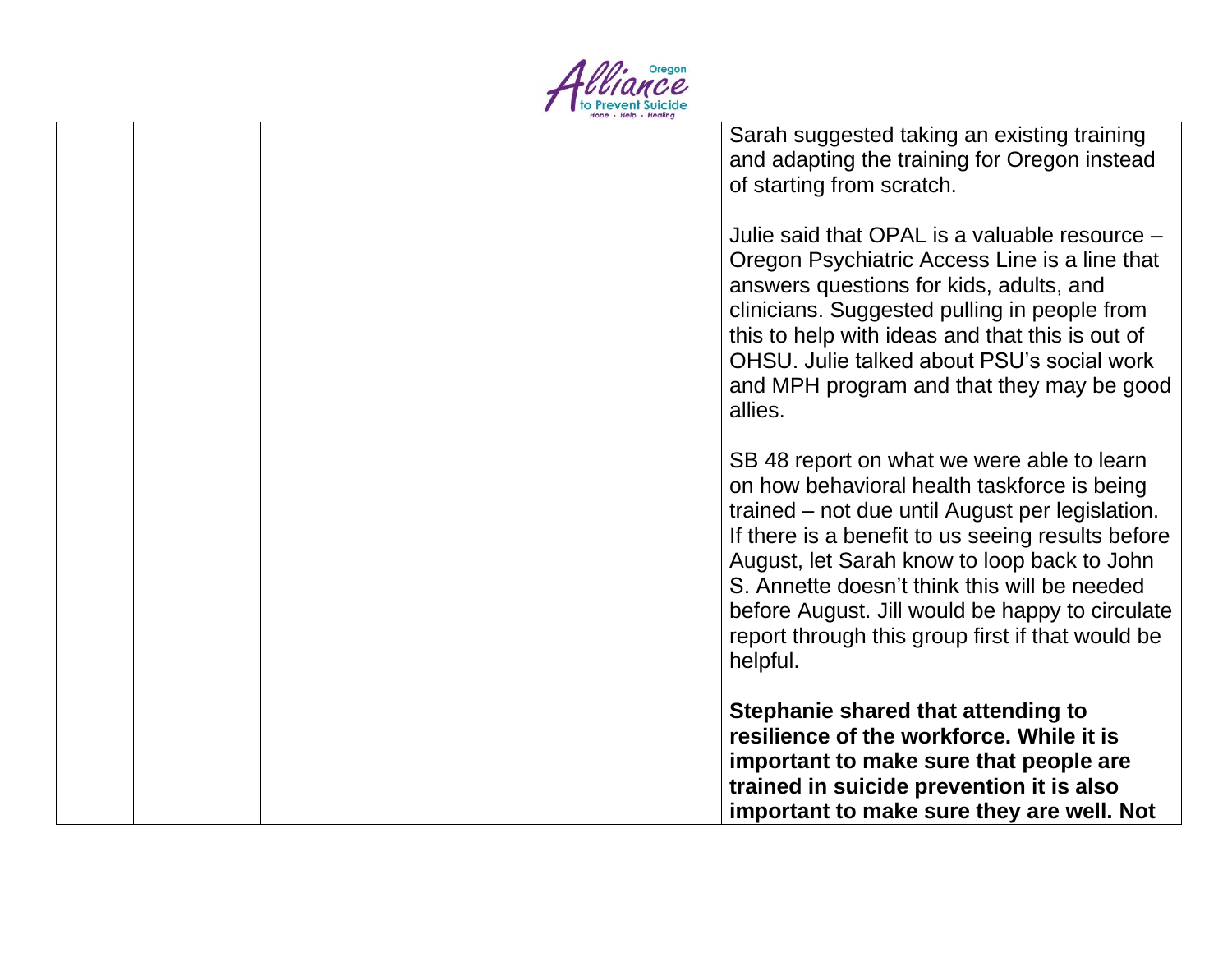

|                   |                                            |                                                                                                                                                                                                                                                                                                                                                                                                                                                                                                                   | just behavioral health field but other<br>workforces - acupuncturists and others.<br>Jill will send out a document that was created<br>through S-PIP through OHA that will be sent<br>out with these notes. Stephanie took one of<br>these trainings and she will send materials to<br>Annette and Jenn as well. |
|-------------------|--------------------------------------------|-------------------------------------------------------------------------------------------------------------------------------------------------------------------------------------------------------------------------------------------------------------------------------------------------------------------------------------------------------------------------------------------------------------------------------------------------------------------------------------------------------------------|------------------------------------------------------------------------------------------------------------------------------------------------------------------------------------------------------------------------------------------------------------------------------------------------------------------|
| 9:45<br><b>AM</b> | <b>SMART</b><br>Goals<br><b>Discussion</b> | <b>Refer to SMART Goals</b><br><b>Previous Meeting Action Items:</b><br>Annette suggested that someone from U of<br>O Lab could come to the next Workforce<br>Committee to report on the above SB 48<br>Document.<br><b>Legislative Concept</b><br>Getting sponsors<br>Create a standard email to have on hand<br>for legislators<br>Next Steps: Review S-PPIP document with<br>this Committee & Executive Committee<br>with a 24-hour timeline (what's missing),<br>etc. Insert comments for<br>recommendations. | Legislative Concept and obtaining sponsors<br>was discussed in the above section as it<br>related to the talking points document<br>discussion.                                                                                                                                                                  |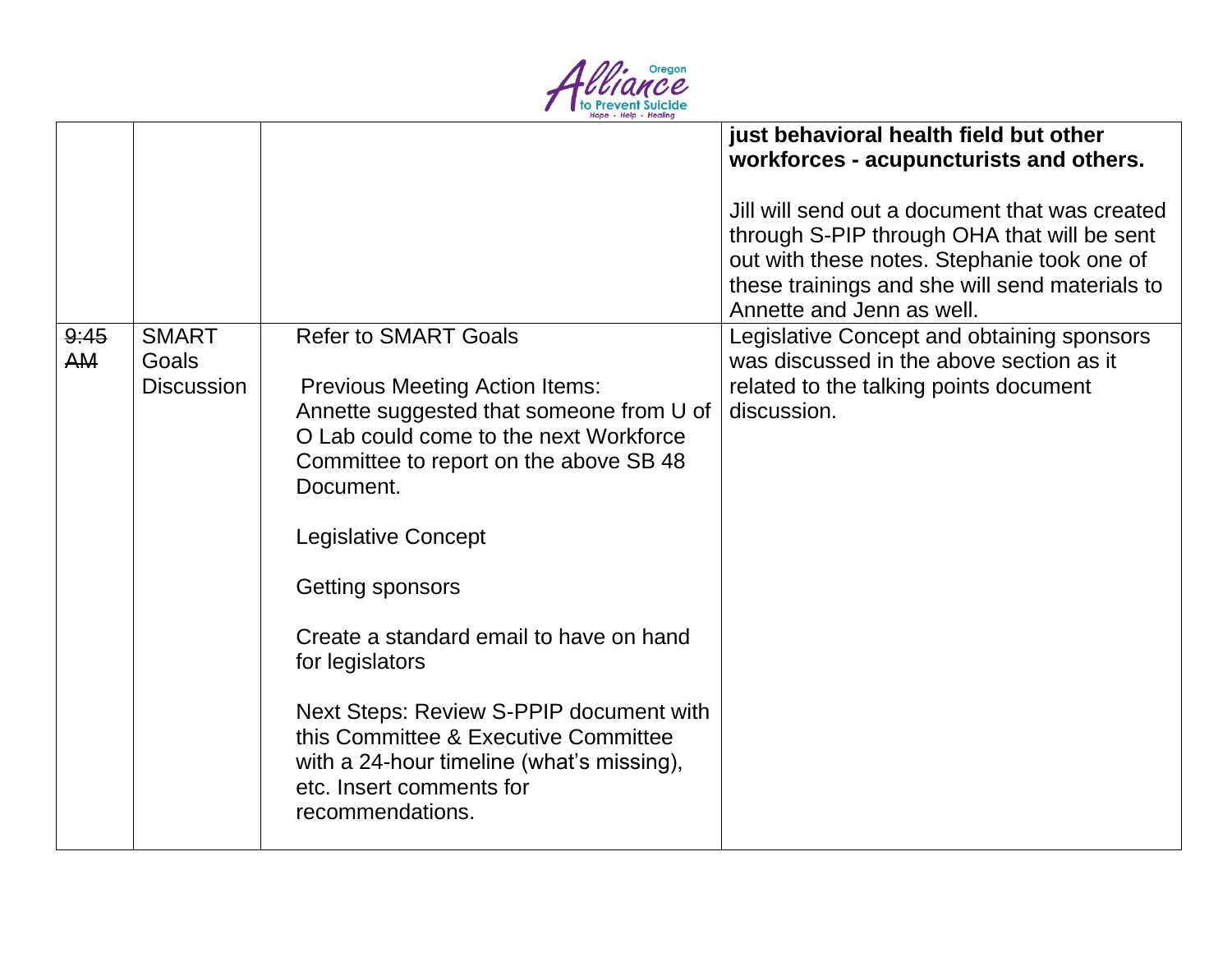

|       |         | Figure out who to reach out to. Poll our<br>own Alliance members for connections and<br>do an informational / listening session<br>about what they see as their needs.   |  |
|-------|---------|--------------------------------------------------------------------------------------------------------------------------------------------------------------------------|--|
|       |         | Annette reach out to legislators to keep<br>that thread going. Put an ask out to see if<br>this is a passion area for people from<br>business sectors to join committee. |  |
| 10:00 | Adjourn |                                                                                                                                                                          |  |
| AM    |         |                                                                                                                                                                          |  |

| Committee Tasks & Date Assigned           | <b>Action Items</b> |
|-------------------------------------------|---------------------|
| Annette/Shanda/Amber $-$ A team of two    |                     |
| will go to Portland to meet with          |                     |
| MACBO and discuss requirements for        |                     |
| suicide prevention/intervention in April. |                     |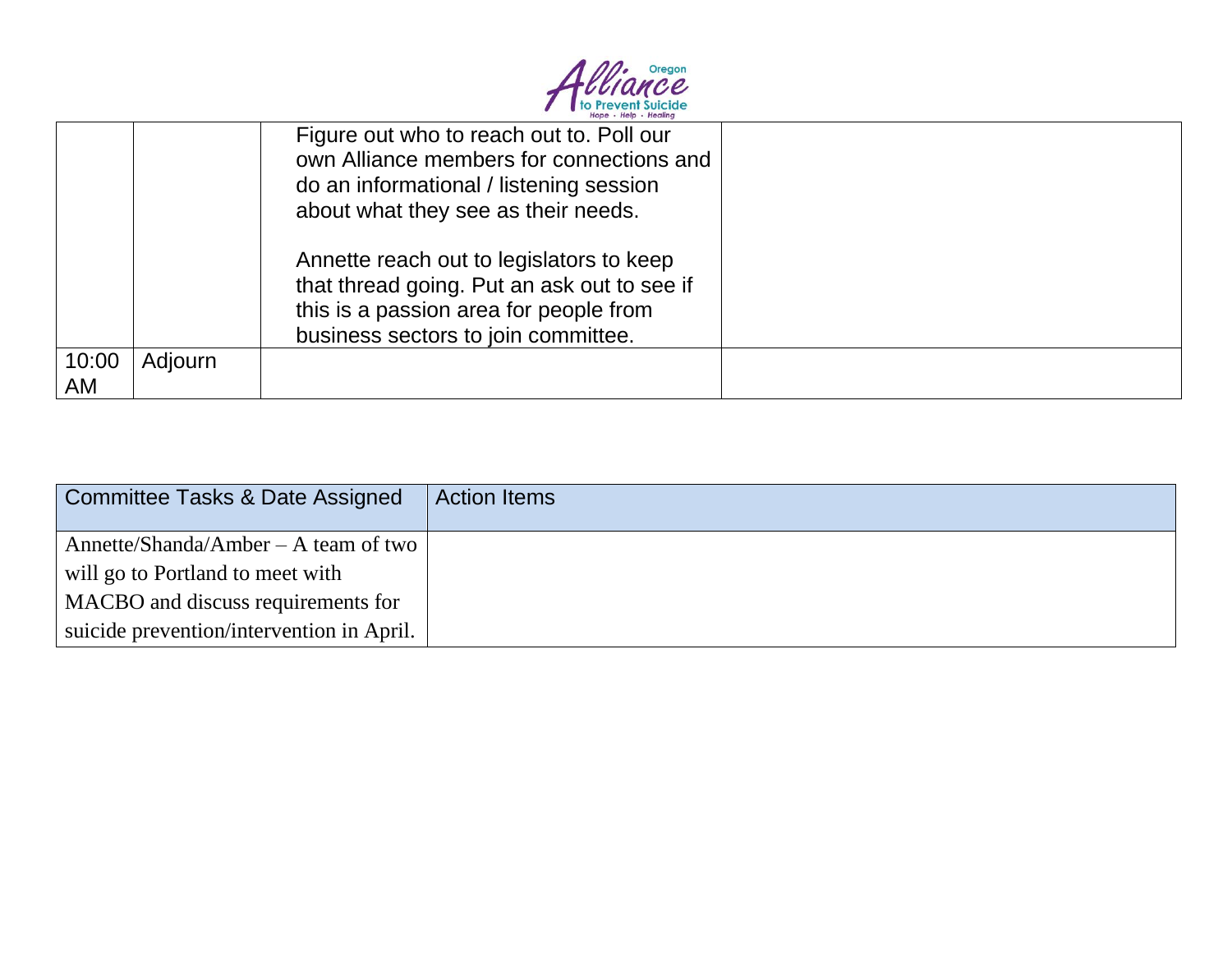

**YSIPP Objective:** Objective 6.2Provide training to mental health and substance abuse providers on recognition, assessment and management of at-risk behavior, and the delivery of effective clinical care for those with suicide risk. (See also Objective 6.2c re requiring training)

**Strategic Priority:** By the end of June 2021, get legislation passed requiring the behavioral health workforce to take continuing education units on suicide assessment, intervention and management.

| <b>Action Steps</b>                                                                                  | <b>Who (Specific)</b><br>names will be<br>added as tasks<br>assigned) | <b>Completed</b><br><b>By</b> | <b>Measurable</b>                                                 | <b>Progress Notes</b> |
|------------------------------------------------------------------------------------------------------|-----------------------------------------------------------------------|-------------------------------|-------------------------------------------------------------------|-----------------------|
| Review legislative<br>concept<br>submitted in 2019<br>session and revise<br>if necessary             | Workforce<br>Committee                                                | January 1,<br>2020            | Legislative concept<br>complete. Approval by<br>Alliance members. |                       |
| Meet with key<br>behavioral health<br>providers and<br>their<br>organizations to<br>gain support for | Workforce<br>Committee                                                | September 30,<br>2020         | Documentation of<br>meetings and number<br>of contacts            |                       |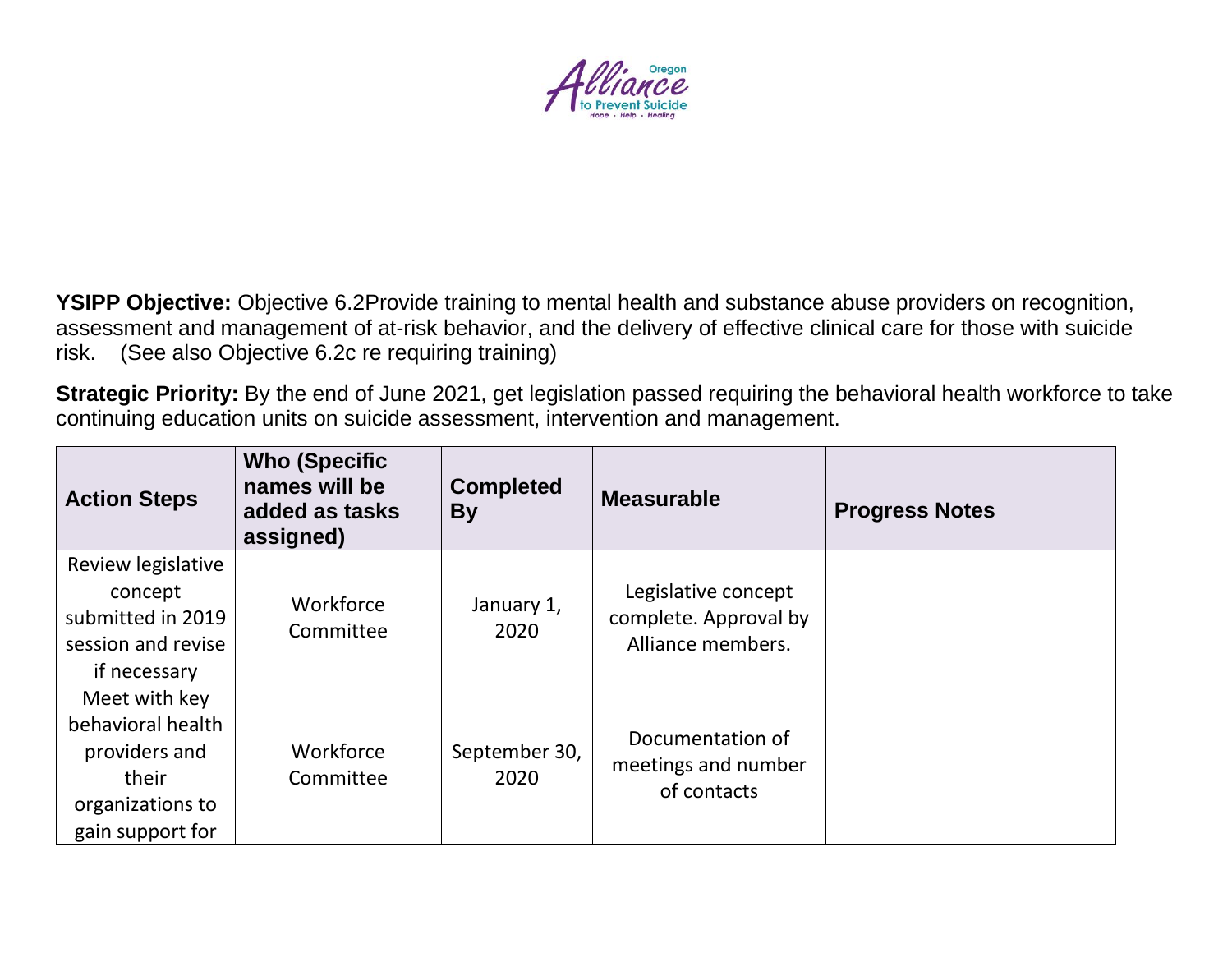

| legislation and<br>address concerns.                                                                                                   |                        |                       |                        |  |
|----------------------------------------------------------------------------------------------------------------------------------------|------------------------|-----------------------|------------------------|--|
| Meet with<br>legislators<br>(starting with<br>Alliance<br>members) to<br>present the<br>concept and find<br>sponsor(s) for the<br>bill | Workforce<br>Committee | June 30, 2020         | Bill sponsor obtained. |  |
| Work with<br>legislative counsel<br>on drafting the<br>bill                                                                            | Workforce<br>Committee | September 30,<br>2020 | <b>Bill drafted</b>    |  |
| Bill introduced.                                                                                                                       | Workforce<br>Committee | February 1,<br>2021   |                        |  |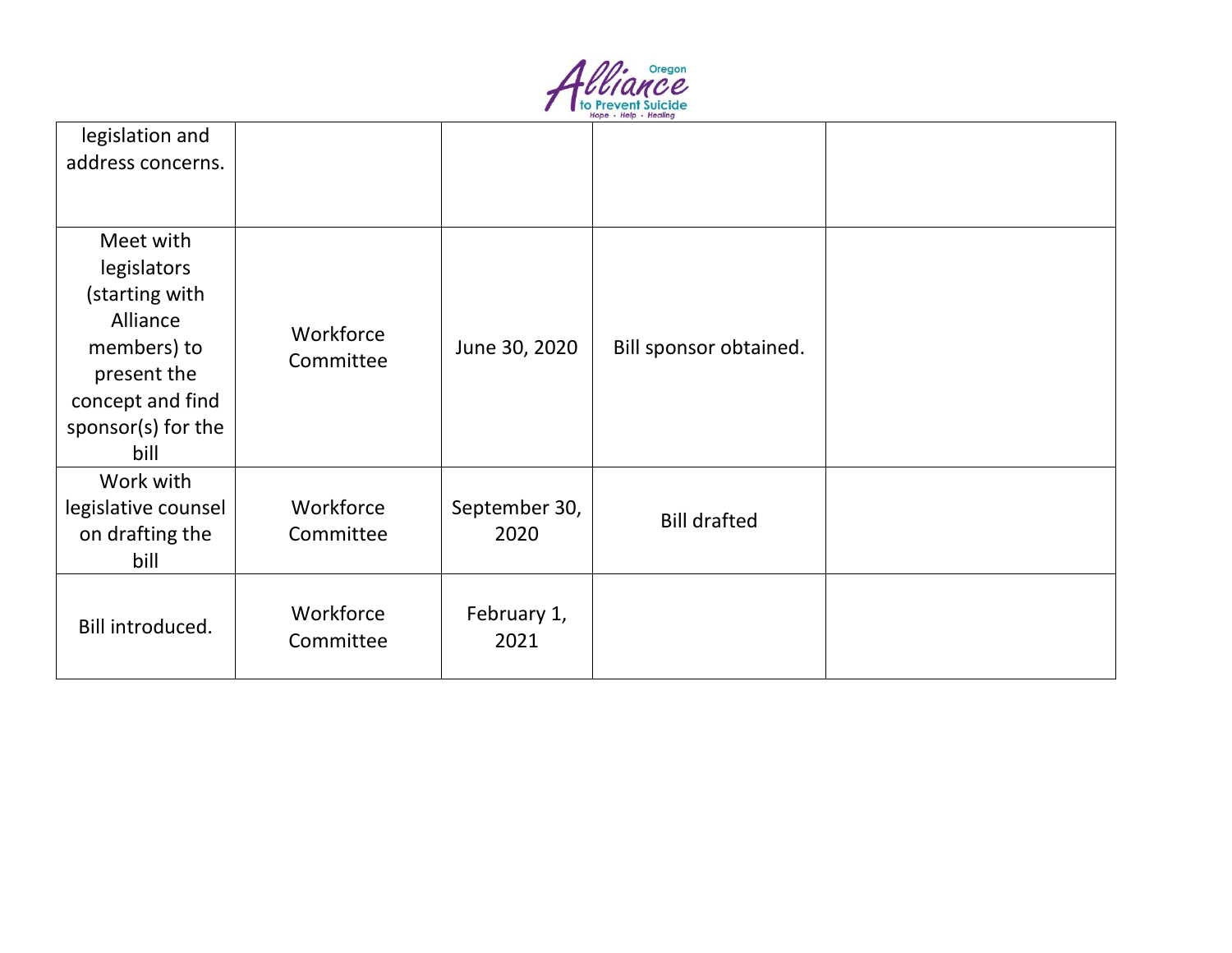

**YSIPP Objective:** 2.1 a Develop, implement and evaluate communication efforts designed to prevent suicide by changing knowledge, attitude and behaviors. And Objective 4.2 Encourage community-based setting to implement effective programs and provide education to promote wellness and prevent suicide.

**Strategic Priority:** Develop resource papers and case studies as a resource to employers (especially employers of youth in higher risk industries) to use in developing workforce suicide prevention training.

| <b>Action Steps</b>                    | <b>Who (Specific names)</b><br>will be added as tasks<br>assigned) | <b>Completed</b><br><b>By</b> | <b>Measurable</b>                     | <b>Progress Notes</b> |
|----------------------------------------|--------------------------------------------------------------------|-------------------------------|---------------------------------------|-----------------------|
| Research and write the<br>papers       | <b>AOCMHP</b>                                                      | Sept. 30, 2019                | Papers completed and<br>reviewed.     |                       |
| Post papers on the<br>Alliance website | <b>AOCMHP</b>                                                      | November 15,<br>2019          | Papers posted on Alliance<br>website. |                       |